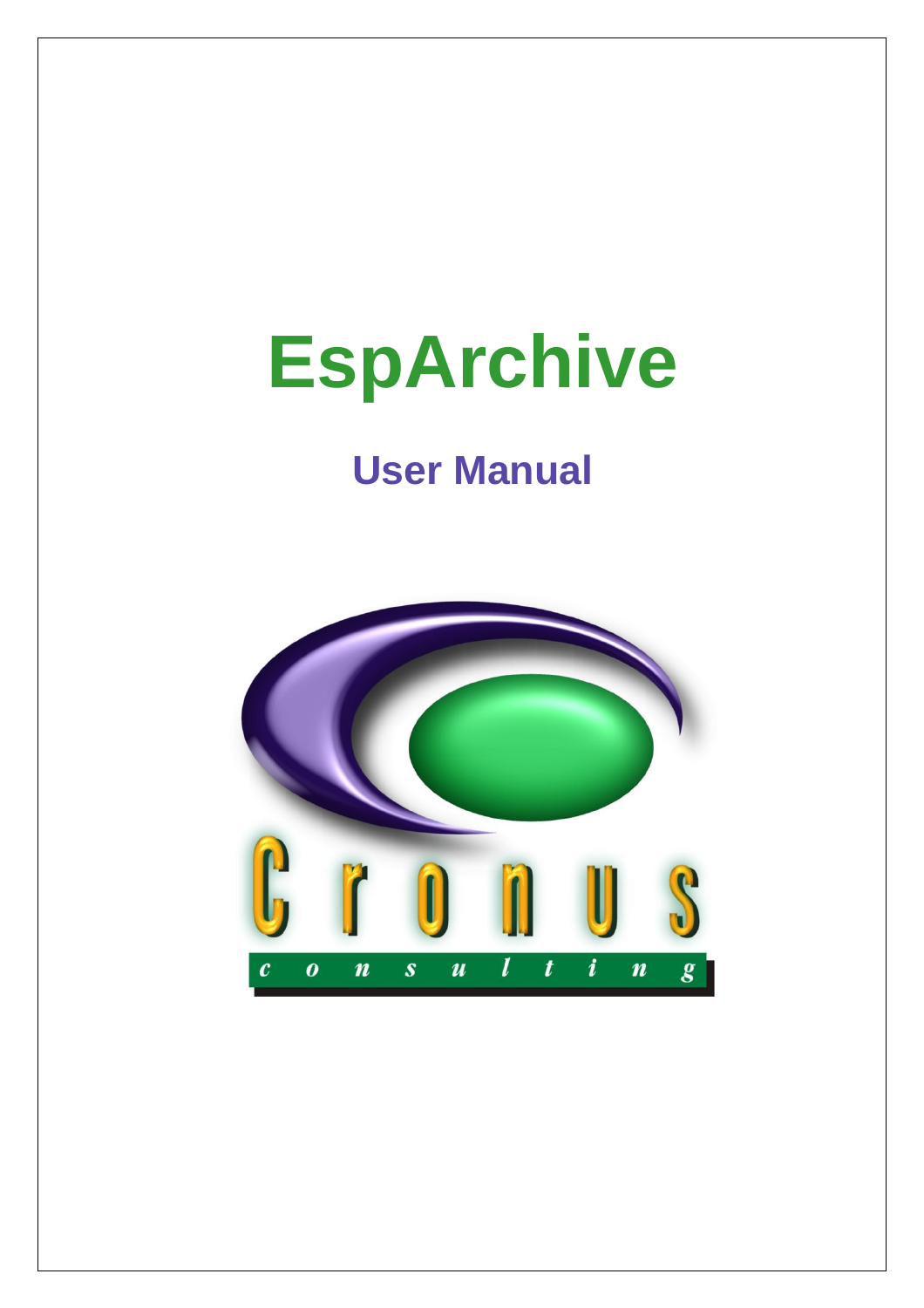

# **READ ME FIRST**

#### <span id="page-1-0"></span>**Copyright Reserved ©**

This document contains proprietary information that is protected by copyright law. All rights are reserved. No part of this document may be reproduced, transmitted, transcribed, stored in a retrieval system or translated into any language in any form or by any means, that is electronic, mechanical, magnetic, optical, chemical, manual or otherwise, in whole or in part, without the prior written consent of Cronus Consulting (Pty) Ltd.

#### **Disclaimer**

Cronus Consulting (Pty) Ltd hereby disclaims any and all guarantees and warranties for the correct use and application of the ESP software.

Cronus Consulting (Pty) Ltd reserves the right to revise and make changes to the software and the content of this document from time to time without obligation to notify any person of the changes.

#### **Ownership**

The ESP Products are developed by, and is fully owned by Cronus Consulting (Pty) Ltd.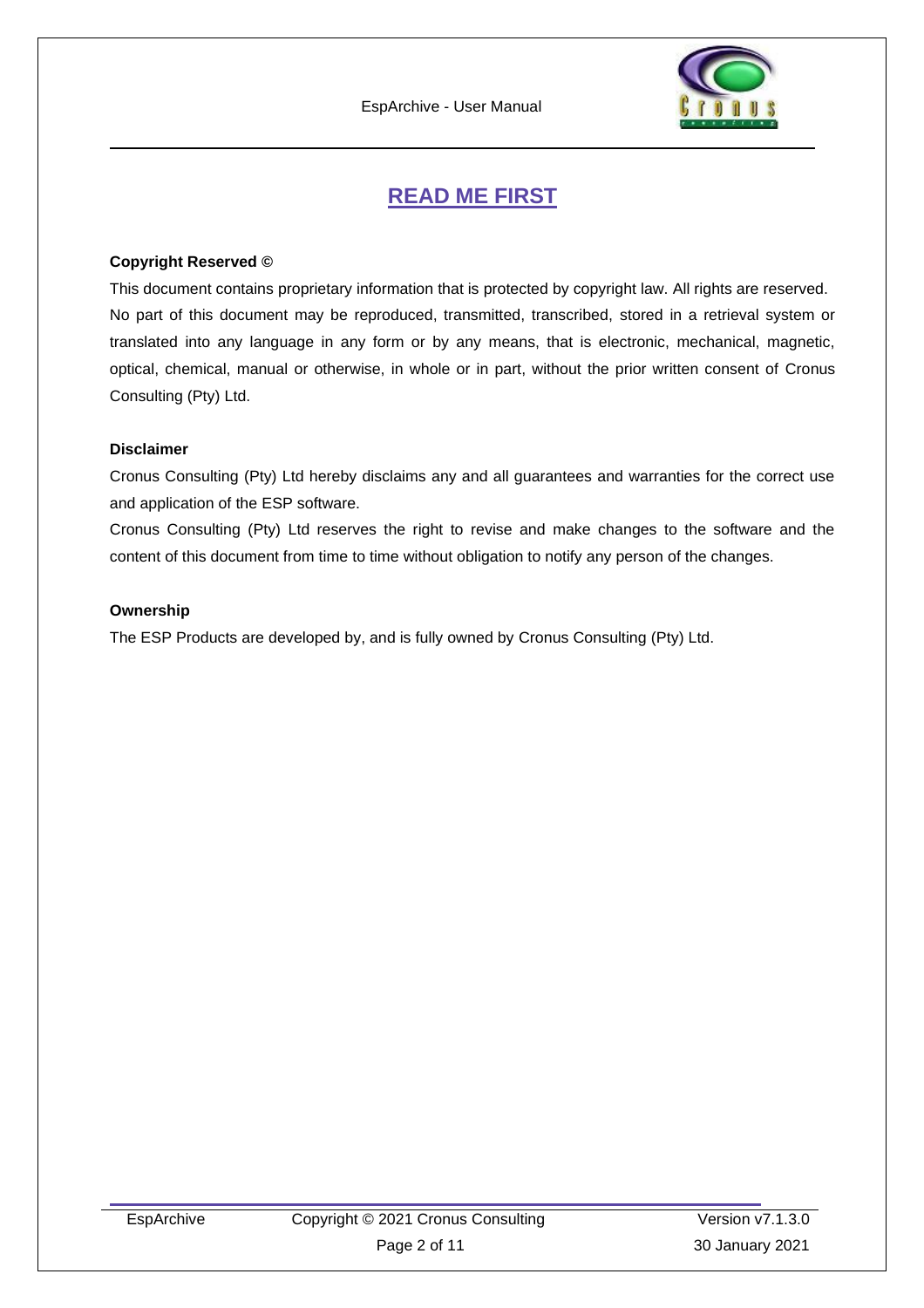EspArchive - User Manual



# **TABLE OF CONTENTS**

| 1.  |       |  |  |  |  |
|-----|-------|--|--|--|--|
| 1.1 |       |  |  |  |  |
| 1.2 |       |  |  |  |  |
| 2.  |       |  |  |  |  |
| 2.1 |       |  |  |  |  |
| 2.2 |       |  |  |  |  |
|     | 2.2.1 |  |  |  |  |
|     | 2.2.2 |  |  |  |  |
| 2.3 |       |  |  |  |  |
| 2.4 |       |  |  |  |  |
| 2.5 |       |  |  |  |  |
| 2.6 |       |  |  |  |  |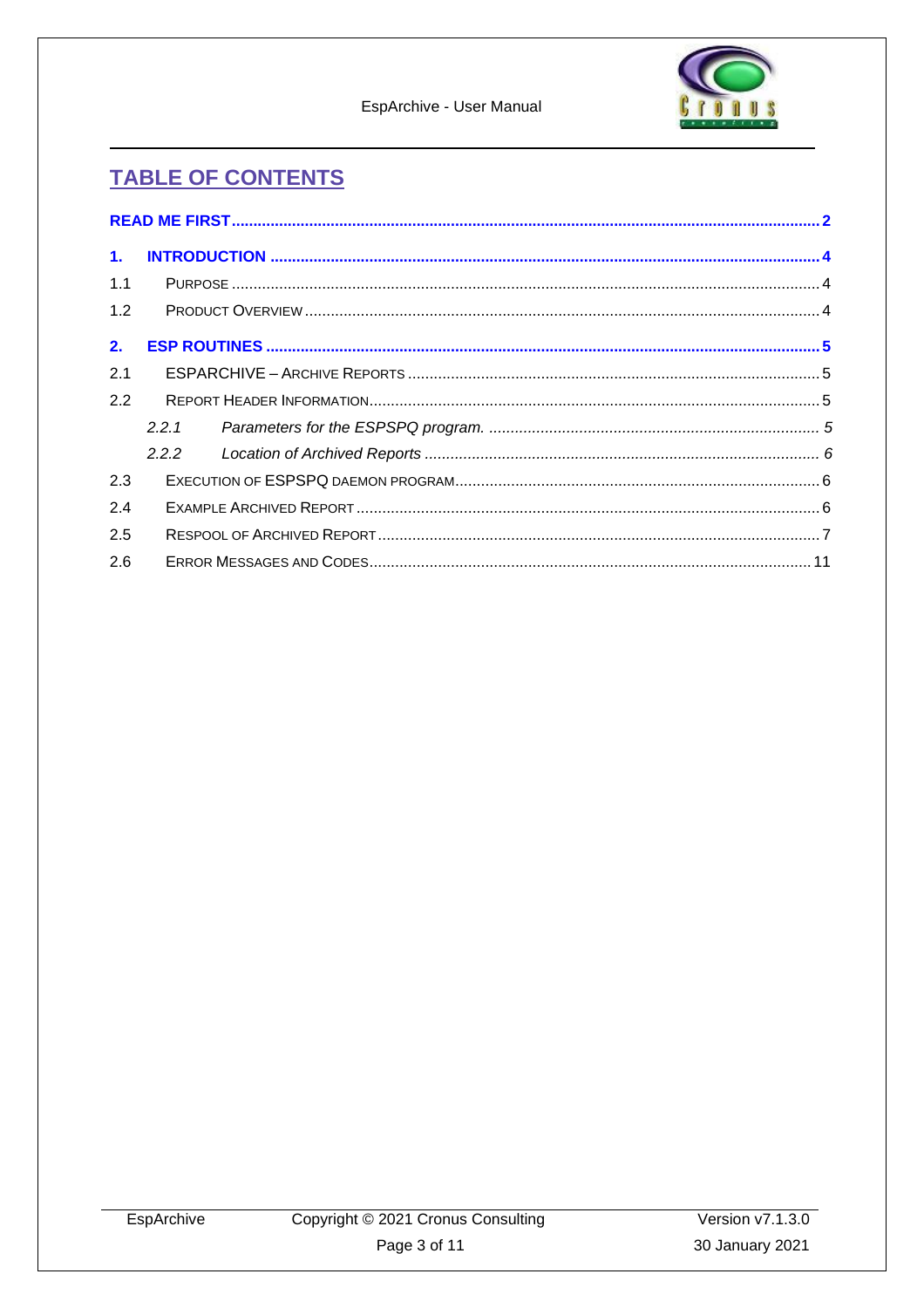

## <span id="page-3-0"></span>**1. Introduction**

#### <span id="page-3-1"></span>**1.1 Purpose**

The *CRONUS.ARCHIVE.SCL* job is a set of programs that archive and remove spooled reports from the Unix/Linux temporary spooling area (\$PRINTTMP). This function also processes reports already in the archive and validates the report expiry dates. Reports with expiry dates equal or greater than the current date will be removed from the archive subsystem.

#### <span id="page-3-2"></span>**1.2 Product Overview**

Application reports are archived to a predefined file-system (referenced as SUBSYSTEM=ARCHIVE) and compressed to reduce disk space. The archive process should be executed daily using a NO-OF-DAYS parameter to archive reports older than "nn" days. A record is stored on an Adabas file using the key values of the archived report and can be re-spooled using the ESPSOFT JS501 function.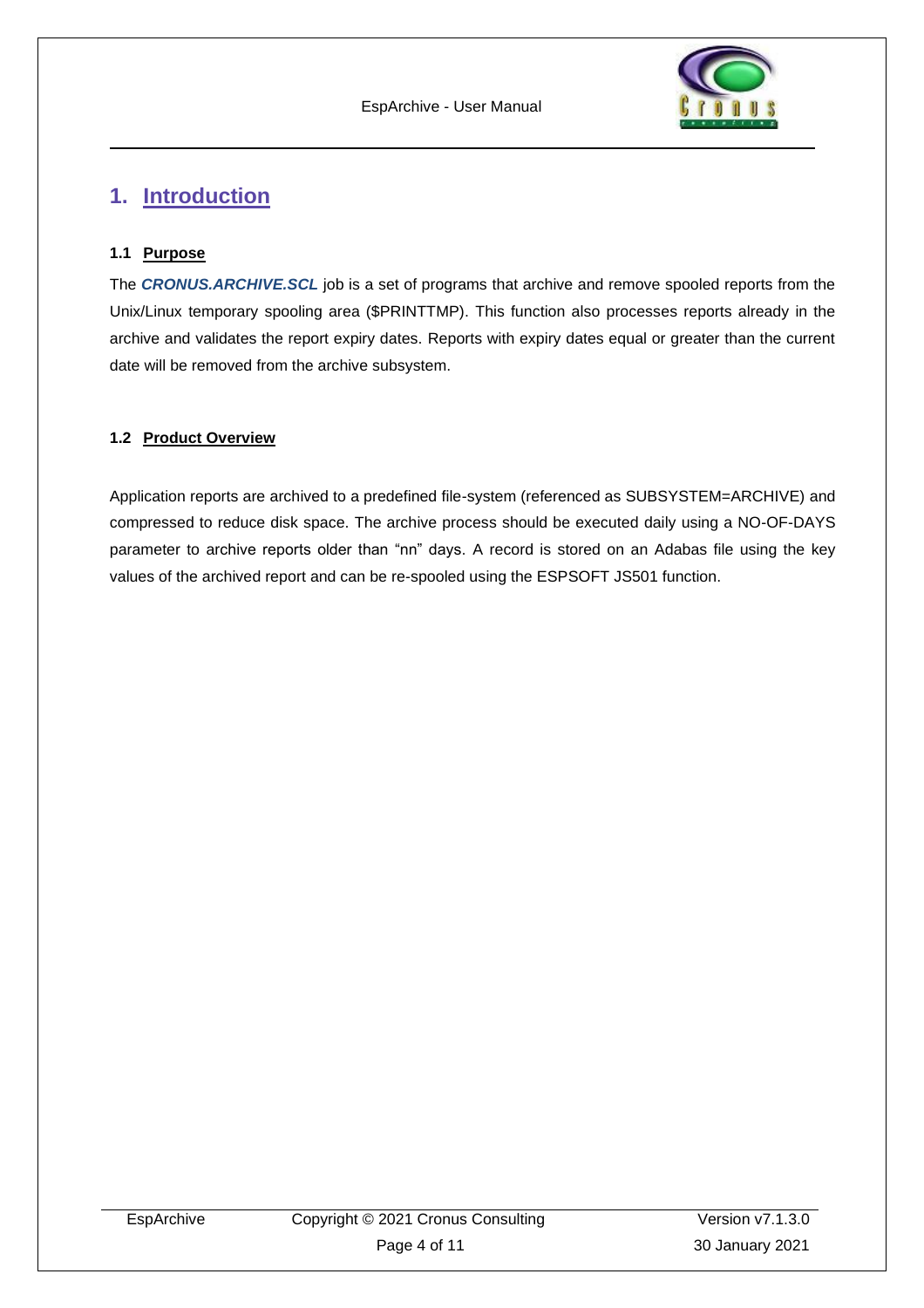

## <span id="page-4-0"></span>**2. Esp Routines**

#### <span id="page-4-1"></span>**2.1 CRONUS.ARCHIVE.SCL – Archive Reports**

The batch SCL should be executed daily using a NO-OF-DAYS parameter to archive reports older than "nn" days. (the parameter is applicable on Step 1 of the SCL)

The report attributes/parameters are stored on an Adabas data-file (file 3006) and can be used to respool or view any of the archived reports. During the archive process, reports are deleted from the temporary spooling area (referenced as \$PRINTTMP) but not from the actual print-spooler.

The actual report-data is redirected to a predefined file-system and compressed to reduce disk space using the report key information.

The archive SCL **CRONUS.ARCHIVE.SCL** can be submitted via JS310, EspAuto or using the EspBatch API. The optional NO-OF-DAYS parameter, applicable on program **ESPRARCH**, indicates how many days to remain in spooling area. The default is 0, all reports for the day will be archived. The no-of-days parameter is calculated using the current date – less "nn" days. Reports between these dates are retained in the spooling area.

#### <span id="page-4-2"></span>**2.2 Report Header Information**

The report header (as defined in JS002, REPORTS) is used by the archive programs. Reports are stored for the retrieval program JS501 using the Report Header at the time of the archive process.

|    |            | Seq Jobn User Report Title                             | <b>Form</b> | <b>Pgs Cps</b> | <b>Printer</b>  |
|----|------------|--------------------------------------------------------|-------------|----------------|-----------------|
| 0  |            | 6897 sag 24-08-08.DEV.ESPMAILD.REP.296. h.HOLD 592 1   |             |                | <b>ERRORPRT</b> |
| 1. | 7307 sag   | 24-08-08.DEV.ESPMAILD.REP.298. h.HOLD                  |             | 592 1          | <b>ERRORPRT</b> |
|    |            | 2 7864 sag 24-08-08.DEV.ESPMAILD.REP.300. h.HOLD 592 1 |             |                | <b>ERRORPRT</b> |
|    |            | 3 6597 sag 25-08-08.DEV.ESPMAILD.REP.321. h.HOLD 592 1 |             |                | <b>ERRORPRT</b> |
|    | 4 7607 sag | 01-09-08.DEV.ESPMAILD.REP.332. h.HOLD 592 1            |             |                | <b>ERRORPRT</b> |
|    | 5 7874 sag | 01-09-08.DEV.ESPMAILD.REP.333. h.HOLD 592 1            |             |                | <b>ERRORPRT</b> |
|    |            |                                                        |             |                |                 |

#### <span id="page-4-3"></span>**2.2.1 Parameters for the ESPRARCH program. (Step 1 of SCL)**

**NO-OF-DAYS** ➔ N3 (archive reports older than **nn** using today's date)

| EspArchive | Copyright © 2021 Cronus Consulting | Version $v7.1.3.0$ |
|------------|------------------------------------|--------------------|
|            | Page 5 of 11                       | 30 January 2021    |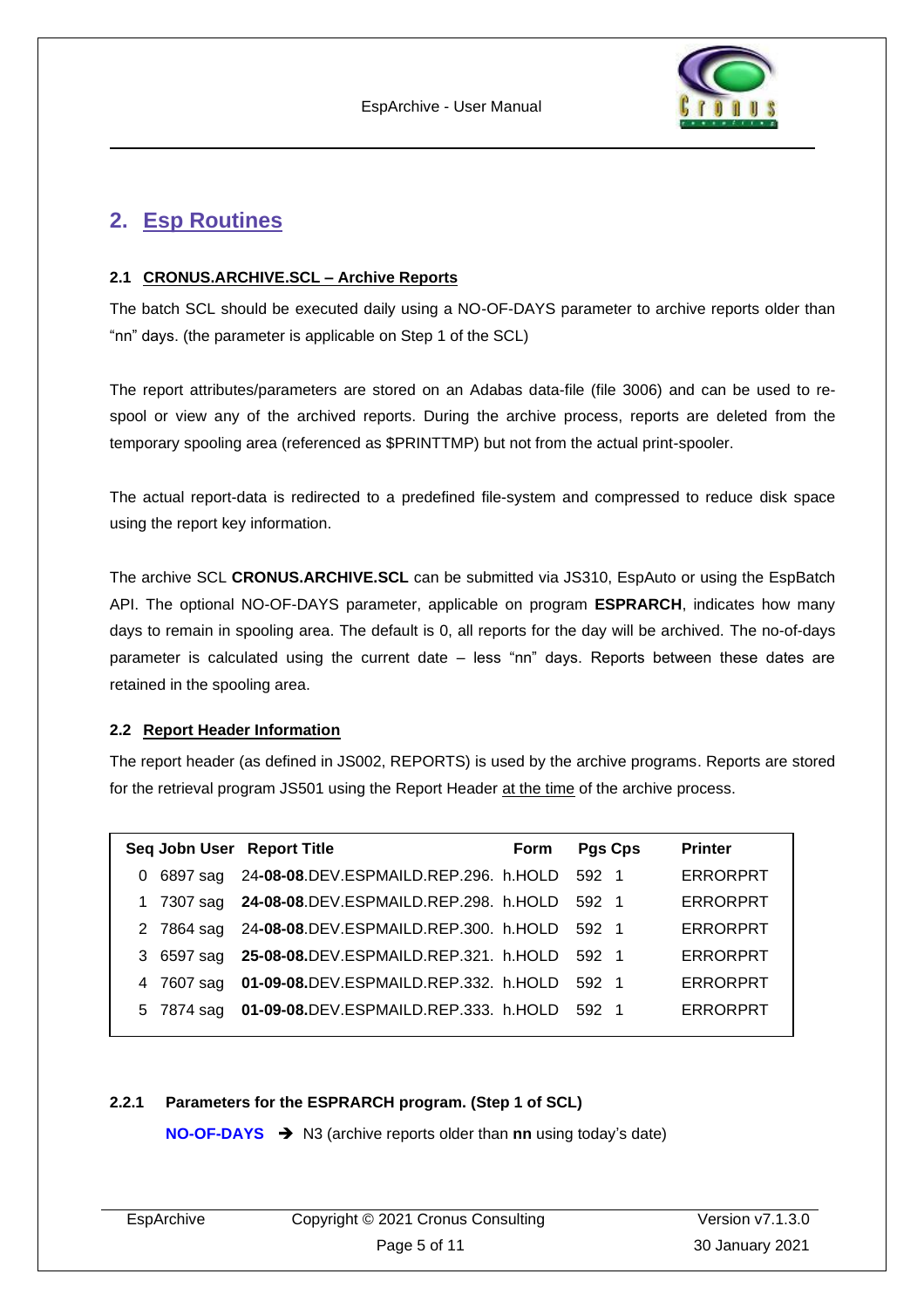

#### <span id="page-5-0"></span>**2.2.2 Location of Archived Reports**

The physical disk location of the archived reports is derived from the **JS002** sub-system **ARCHIVE**. The ARCHIVE sub-system is used throughout the ARCHIVE function and should be setup prior to execution, the administrator should also ensure that the directory has the necessary write permissions. (we recommend **775**)

**SUBSYSTEM** is the location of datasets as defined in **EspBatch** function **JS002**.

The default path location for SUBSYSTEM ARCHIVE is under the Cronus installation structure and can be modified to any file-system of choice.

Default Path location: **\$CRONUS/data/wf/<env-name>/espspool\_archive**

#### <span id="page-5-1"></span>**2.3 Execution of CRONUS.ARCHIVE.SCL programs**

The programs defined in job **CRONUS.ESPARCH.SCL** should be executed daily**;** The SCL is not executed automatically and needs to be configured to execute daily either by defining the SCL in EspAuto or by using the EspBatch API.

#### **Execution via EspBatch API**

Execute the EspBatch API and request job **CRONUS.ESPARCH.SCL**

#### **Execution from online-to-batch JS310**

JSP310 submit the **CRONUS.ARCHIVE.SCL** program in batch.

#### **Execution via EspAuto**

Define job **CRONUS.ARCHIVE.SCL** as job in EspAuto.

#### <span id="page-5-2"></span>**2.4 Example Archived Report**

The reports are archived to the predefined subsystem **ARCHIVE** (full path is expanded on Unix/Linux file-systems at runtime), for reports generated by EspBatch, the EspBatch BATID and RUNID is used to format the archive report name. For online reports, the operating system process number (PID) is used.

#### **Example archived report**:

**/spool/espspool\_archive/dev**/2010/11/01/DEV.8739.3861.sag.cfg.02.01 **/spool/espspool\_archive/dev/**2010/11/01/DEV.8739.3861.sag.prn.02.01.Z

Where **/spool/espspool\_archive/dev** is the location on disk – derived from the **ARCHIVE**  subsystem as defined in JS002.

Where **/spool/espspool\_archive/dev**/**2010**/**11**/**01** are subdirectories for the **YEAR**, **MONTH** and the **DAY** the reports were archived. The subdirectories are automatically created.

Where **DEV.8739.3861.sag.cfg.02.01** is the configuration file with report attributes. Where **DEV.8739.3861.sag.prn.02.01.Z** is the report data in Unix/Linux compressed format.

| EspArchive | Copyright © 2021 Cronus Consulting | Version $v7.1.3.0$ |  |  |
|------------|------------------------------------|--------------------|--|--|
|            | Page 6 of 11                       | 30 January 2021    |  |  |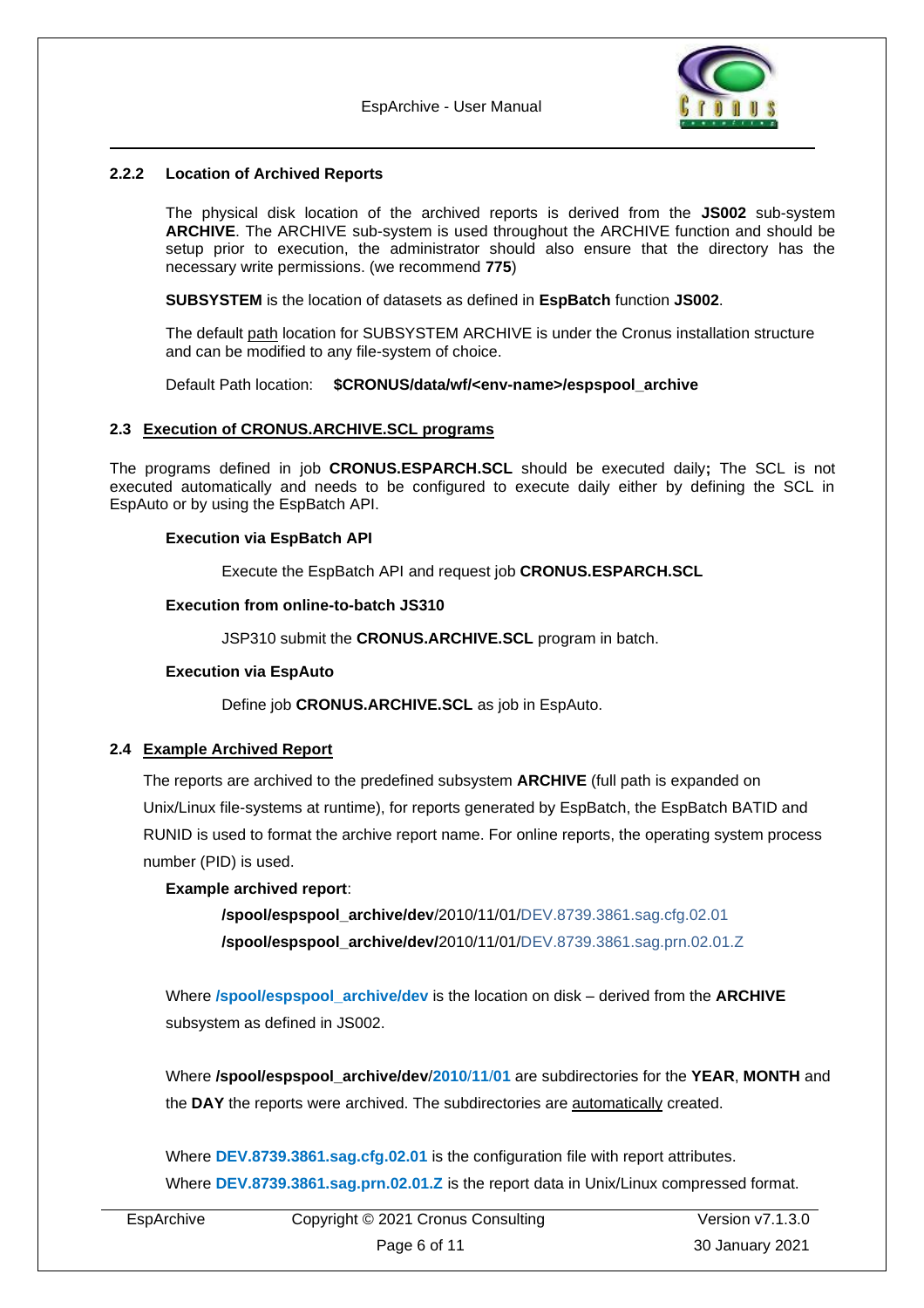

#### <span id="page-6-0"></span>**2.5 Respool of Archived Report**

The function JS501 is used to respool or view archived reports.

| <b>Cronus SUN U25</b>          | File Edit Options Send Receive Window Help                                                                                                                                                                                           | 니미지                                                      |
|--------------------------------|--------------------------------------------------------------------------------------------------------------------------------------------------------------------------------------------------------------------------------------|----------------------------------------------------------|
|                                |                                                                                                                                                                                                                                      |                                                          |
| <b>MAP901</b><br><b>MAM901</b> | *** Cronus Consulting - DEV *** V711<br>- Real Time System Menu -                                                                                                                                                                    | 08:54:01.4<br>2010/11/22                                 |
| cc<br>JS.<br>MA                | EspControl - Change Control System $(I.S.R)$<br>EspBatch - Job Scheduler<br>EspMen <del>contract Parchived</del> Reports<br>1. User, Report Name & Inv Date<br>2. User, Inv Date & Report Name<br>3. Printer, Inu Date & Report Name |                                                          |
|                                | 4. Inv Date, User ID & Report Name<br>Sort Order: $\overline{\phantom{a}}$                                                                                                                                                           |                                                          |
|                                | *** End of Data ***<br>Printer.: PRINTER1<br>Function: JS501___ Data:<br>Enter-PF1---PF2---PF3---PF4---PF5---PF6---PF7---PF8---PF9---PF10--PF11--PF12---<br>Quit<br>$ ANSI $ TCP/IP $ 09:41 $ $ 0000 $                               | User: MENUADM<br>Term: pts/6<br>$\overline{\phantom{a}}$ |

#### **Select in which format you would like to display the archived report information.**

#### **1. User, Report Name & Inv Date**

The reports are listed in User Name, Report Name and Inverted Date sequence.

#### **2. User, Inv Date & Report Name**

The reports are listed in User Name, Inverted Date and Report Name sequence.

#### **3. Printer, Inv Date & Report Name**

The reports are listed in Printer Name, Inverted Date and Report Name sequence.

#### **4. Inv Date, User ID & Report Name**

The reports are listed in Inverted Date, User Name and Report Name sequence.

| EspArchive | Copyright © 2021 Cronus Consulting | Version $v7.1.3.0$ |  |  |
|------------|------------------------------------|--------------------|--|--|
|            | Page 7 of 11                       | 30 January 2021    |  |  |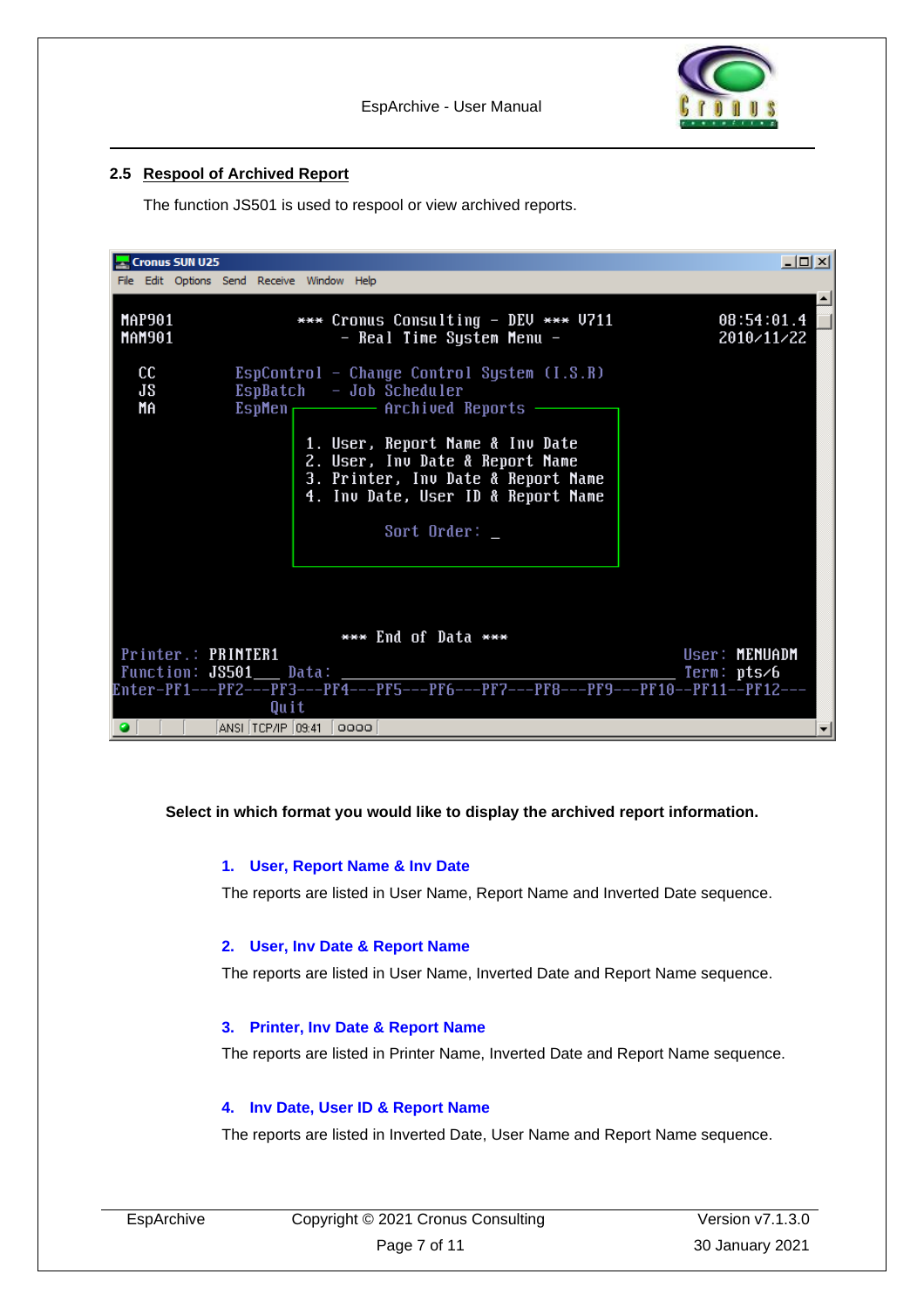

#### **Selecting an archive Report:**

The following options are available for each of the archived reports listed.

- P View Archive Parameters
- R Respool Report
- V View Report

#### **Option R - Respool archived report**

| $ \Box$ $\times$<br>Cronus SUN U25                                                                                                                                                                                                                                                       |  |  |  |  |  |  |  |  |  |
|------------------------------------------------------------------------------------------------------------------------------------------------------------------------------------------------------------------------------------------------------------------------------------------|--|--|--|--|--|--|--|--|--|
| File Edit Options Send Receive Window Help                                                                                                                                                                                                                                               |  |  |  |  |  |  |  |  |  |
| 09:00:43.8<br><b>JSP50101</b><br>*** Cronus Consulting - DEU *** V711<br>JSM50101    Archived Reports by User, Report Name & Inv Date<br>2010/11/22                                                                                                                                      |  |  |  |  |  |  |  |  |  |
| <u>User ID Report Name Formatted show are Paul Pauls Rep Dist Printer</u><br>R cronus D.20101104.REP01<br>20101104 1 01<br>01 PRINTER1<br>01 PRINTER1<br>01 PRINTER1<br>$CFG$ Number: $6394$<br>Report Name.: REP01                                                                      |  |  |  |  |  |  |  |  |  |
| Press <enter> to Confirm - PF3 to Abort</enter>                                                                                                                                                                                                                                          |  |  |  |  |  |  |  |  |  |
| *** End of Data ***                                                                                                                                                                                                                                                                      |  |  |  |  |  |  |  |  |  |
| Restart at User ID: ______ Report: _________________________ Date: _______<br>Filter on User ID: cronus_ Report: ________________________ Date: _______<br>Enter-PF1---PF2---PF3---PF4---PF5---PF6---PF7---PF8---PF9---PF10--PF11--PF12---<br>Quit<br>$ ANSI $ TCP/IP $ 09:48 $ $ 0000 $ |  |  |  |  |  |  |  |  |  |

#### **Re-spool confirmation:**

A confirmation message is displayed and status messages displayed once the report has been successfully respooled.

**Job CFG No: 6394 Successfully Processed**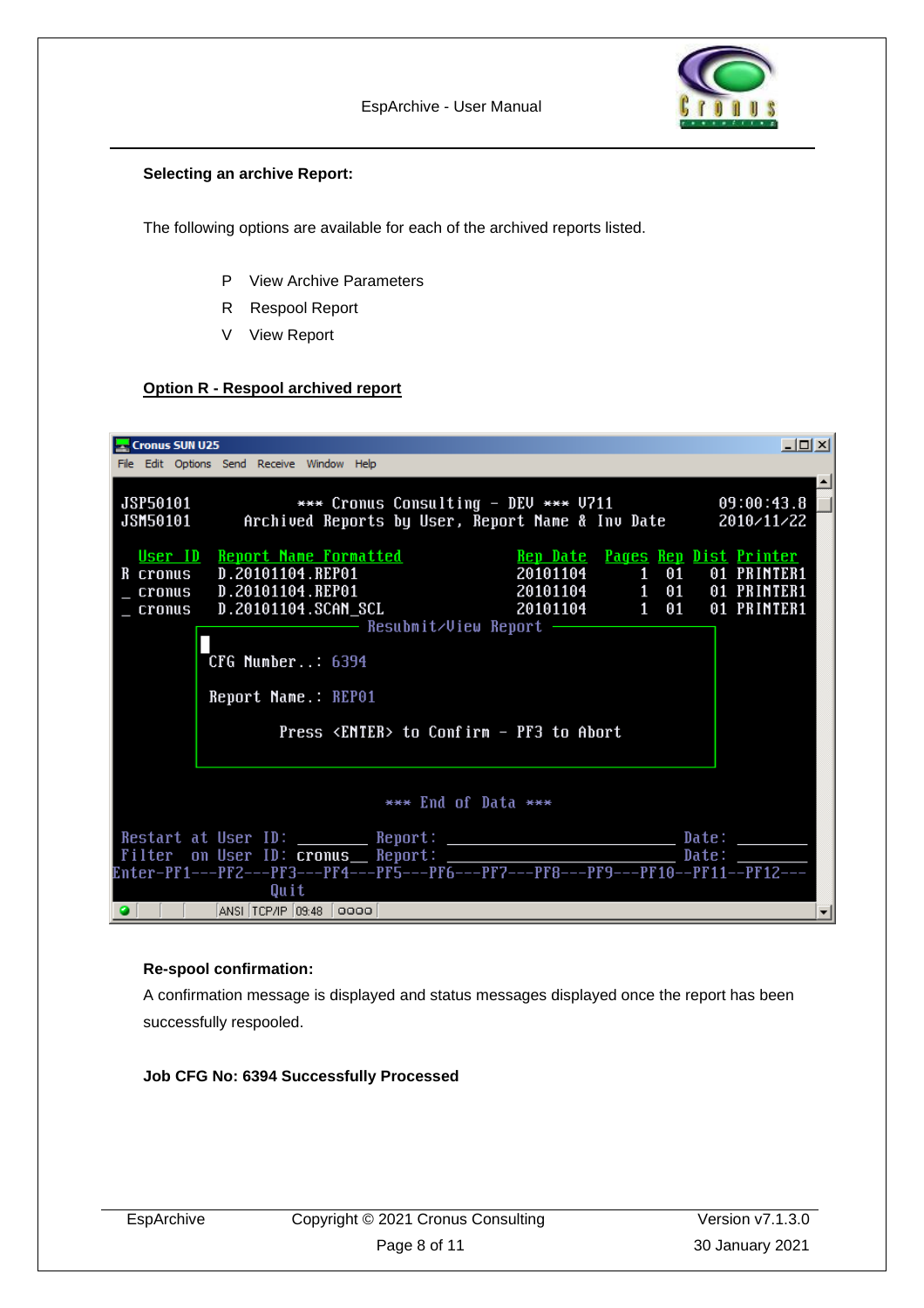

#### **Option P – Report Parameters for archived report**

| <b>Cronus SUN U25</b>                                                                                                                                                                                                                                                                                                                                                                                                                                                                                                                                                                                                                                                                    | 니미지 |
|------------------------------------------------------------------------------------------------------------------------------------------------------------------------------------------------------------------------------------------------------------------------------------------------------------------------------------------------------------------------------------------------------------------------------------------------------------------------------------------------------------------------------------------------------------------------------------------------------------------------------------------------------------------------------------------|-----|
| File Edit Options Send Receive Window Help                                                                                                                                                                                                                                                                                                                                                                                                                                                                                                                                                                                                                                               |     |
| - Archive Parameters<br>SCL User:<br>SCL Name:<br>$SCL$ Type.: $\overline{\phantom{a}}$<br>Batch No: 6394<br>Dist Copy: 01 Run ID: 6394<br>Rep No: 01<br>Program.:                                                                                                                                                                                                                                                                                                                                                                                                                                                                                                                       |     |
| Spool Command: /usr/local/bin/suspr<br>Spool Directory: /apps/sag/cronus/data/spool_tmp<br>CFG Name: DEV.6394.6394.cron <u>us.cfg.01.01</u><br>Print File: DEV.6394.6394.cronus.prn.01.01<br>Report Name: REP01<br>Formatted Name: D.20101104.REP01<br>Printer ID: PRINTER1 Disposition: -q<br>Label:<br>Form Definition: default. Copies: $\overline{1}$<br>$Class$ A<br>Page Definition: pdef Line Count.:<br>Chars:<br>$Environment$ : DEV<br>Sub User ID: User ID: cronus<br>Retain - Not Printed: 144<br>Report Date: 20101104 PRMODE.:<br>Purge Date.: 20110202 FCB:<br>Retain - Printed: 48<br>Archive Days: 90<br>Report Size: 1<br>Email Address: no_email<br>Additional Parms: |     |
| Enter-PF1---PF2---PF3---PF4---PF5---PF6---PF7---PF8---PF9---PF10--PF11--PF12---<br>PgDn<br>Quit                                                                                                                                                                                                                                                                                                                                                                                                                                                                                                                                                                                          |     |
| ANSI TCP/IP 09:49 0000<br>$\bullet$                                                                                                                                                                                                                                                                                                                                                                                                                                                                                                                                                                                                                                                      |     |

#### **Report Parameters:**

The report parameters are displayed; important information such as the **Report Date" (**date the report was created) and "**Purge Date**" (date the report will be deleted) are also displayed.

This information cannot be modified.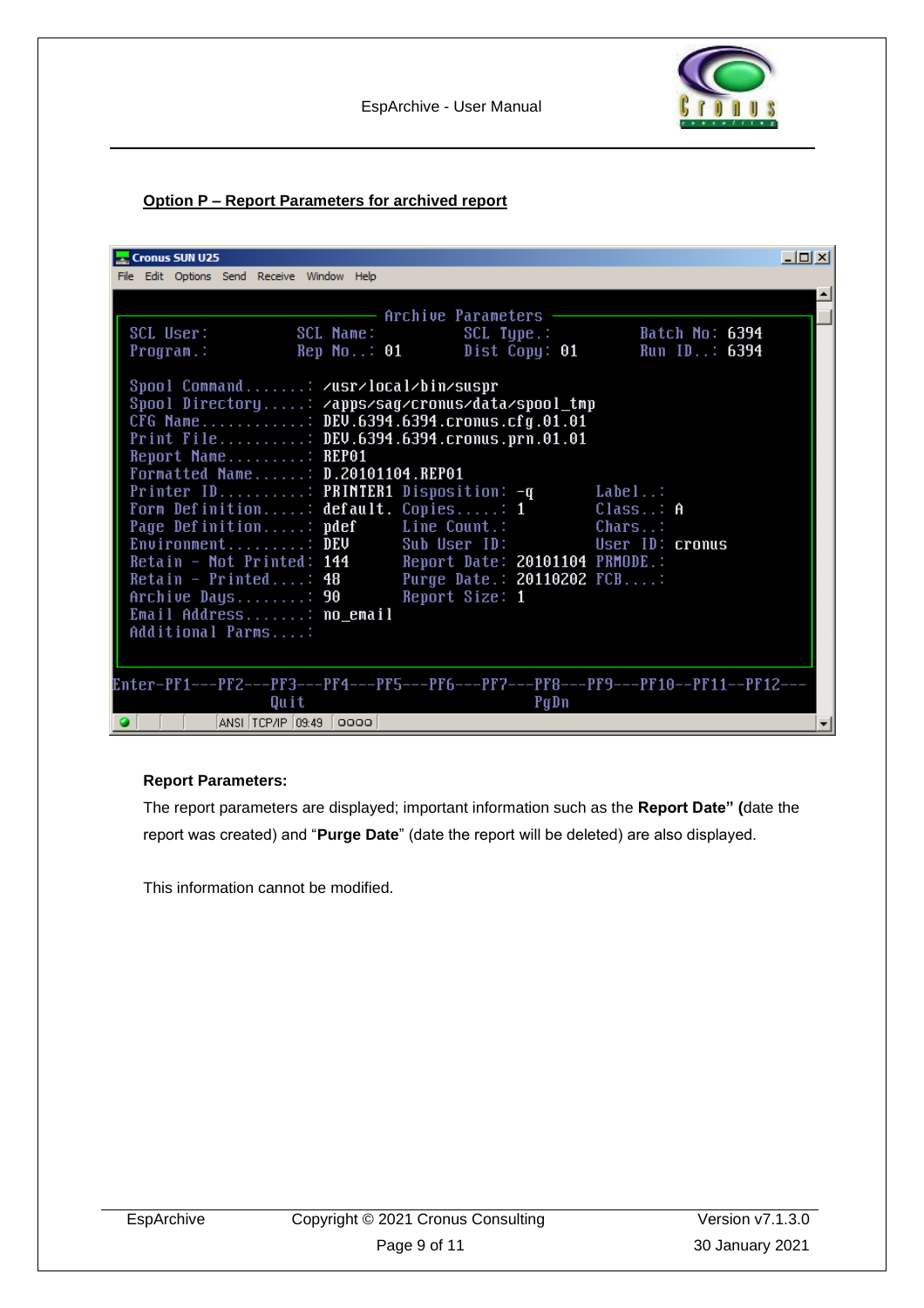#### **Option V – View archived report**

The archived report is automatically uncompressed in the operating system directory and displayed using the Unix/Linux default '**more**' command.

|        | <b>Cronus SUN U25</b> |                 |                                       |            |                                                                                                 | $\overline{\mathbf{L}[\mathbf{u}]}$ |
|--------|-----------------------|-----------------|---------------------------------------|------------|-------------------------------------------------------------------------------------------------|-------------------------------------|
| File   |                       |                 | Edit Options Send Receive Window Help |            |                                                                                                 |                                     |
|        |                       |                 |                                       |            |                                                                                                 |                                     |
|        |                       |                 |                                       |            |                                                                                                 |                                     |
|        |                       |                 |                                       |            |                                                                                                 |                                     |
|        |                       |                 |                                       |            |                                                                                                 |                                     |
|        |                       |                 |                                       |            |                                                                                                 |                                     |
|        |                       |                 |                                       |            |                                                                                                 |                                     |
|        |                       |                 |                                       |            | Enter-PF1---PF2---PF3---PF4---PF5---PF6---PF7---PF8---PF9---PF10--PF11--PF12---                 |                                     |
| JSP315 |                       |                 |                                       |            | $EspSoft - EspBatch$<br>Date: 20101104                                                          |                                     |
|        |                       |                 |                                       |            | Import/Export SCL's<br>Page: $1$                                                                |                                     |
|        |                       |                 | SCL User SCL Name SCL Type            |            | Action                                                                                          |                                     |
|        |                       |                 |                                       |            |                                                                                                 |                                     |
|        |                       |                 |                                       |            |                                                                                                 |                                     |
| CRONUS |                       | ESPDSCP1        |                                       | <b>SCL</b> | >> Exported                                                                                     |                                     |
| CRONUS |                       | <b>ESPDSCPY</b> | <b>SCL</b>                            |            | $\gg$ Exported                                                                                  |                                     |
| CRONUS |                       | <b>ESPDSPRM</b> |                                       | <b>SCL</b> | >> Exported                                                                                     |                                     |
| CRONUS |                       | <b>ESPDSPRT</b> | <b>SCL</b>                            |            | >> Exported                                                                                     |                                     |
| CRONUS |                       | <b>ESPDSREM</b> | <b>SCL</b>                            |            | >> Exported                                                                                     |                                     |
| CRONUS |                       | <b>ESPDSRTM</b> |                                       | SCL        | >> Exported                                                                                     |                                     |
| CRONUS |                       | <b>ESPDSTST</b> |                                       | <b>SCL</b> | >> Exported                                                                                     |                                     |
| CRONUS |                       | <b>ESPGDG</b>   |                                       | SCL        | >> Exported                                                                                     |                                     |
|        |                       |                 |                                       |            |                                                                                                 |                                     |
|        |                       |                 |                                       |            | *** End of Report ***<br>/spool/spd_archive/dev/2010/11/04/DEV.6394.6394.cronus.prn.01.01 (END) |                                     |
|        |                       |                 | ANSI TCP/IP 109:53                    |            | 0000                                                                                            |                                     |
| ۰      |                       |                 |                                       |            |                                                                                                 | ▾                                   |